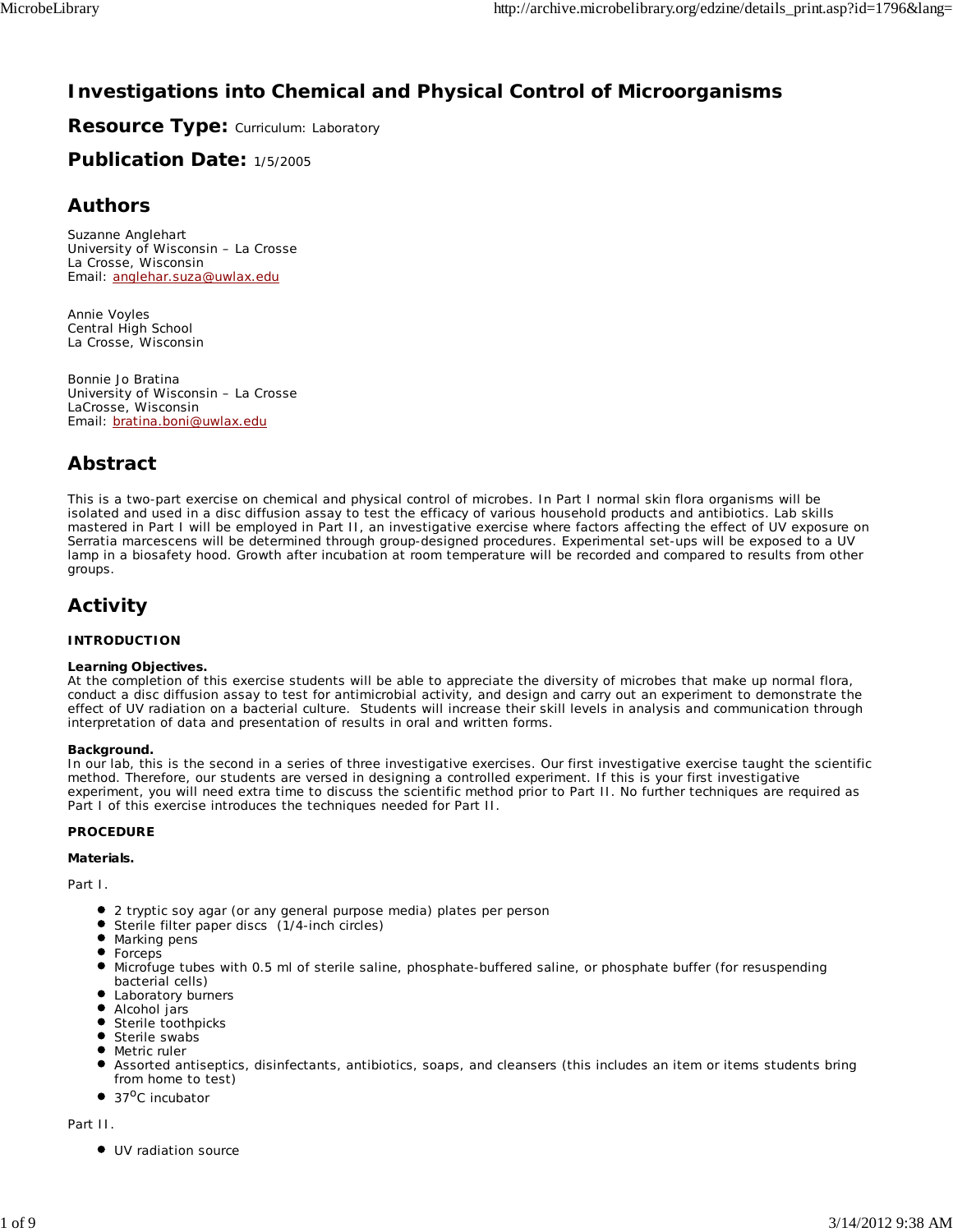- Sterile swabs
- Tryptic soy agar plates (2 or 3 per group)
- $\bullet$ Culture of *Serratia marcescens*
- $\bullet$ Tube rack
- $\bullet$ Plastic wrap
- Cardboard or tinfoil

#### **Student Version.**

#### **Part I. Chemical control**

Wash your hands! This is something that we all learn at a very early age is important for good hygiene. It is hard to believe that, back before microbes were proved to cause infectious disease, this was not common practice. In 1847 Ignaz Semmelweiss, a Hungarian physician, was concerned with the high number of women dying of childbed fever contracted after giving birth. He observed doctors going from one birth to the next or even from postmortem dissections to maternity without washing their hands. He instituted a policy of hand washing in a dilute chlorine solution just prior to delivery, and fever incidence dropped from 50% to 1%. Although this seems convincing, he received vicious criticism from the medical community, who ridiculed the hand washing procedures. The abuse took a heavy emotional toll on Semmelweiss, and he was committed to an asylum where, ironically, he died of an infection caused by the same organism that causes childbed fever. His work, however, inspired Joseph Lister whose tenaciousness and aggressive promotion finally overcame opposition to sanitation practices. So, think of Semmelweiss and Lister next time your mom yells, "Wash your hands!"

It is necessary to control microbial growth and survival to prevent disease in man, to prevent disease in plants and animals of economic importance, and also to prevent spoilage of commodities. In order to achieve this, a variety of methods have been devised, including physical methods (heat, ultraviolet radiation (see Part II), and refrigeration), chemicals, antibiotics, and chemotherapeutics.

Chemical agents are very useful in controlling microbial growth and survival, and you probably have used a number of them in everyday life. One group of chemicals, classified as **disinfectants**, is used to control microbes on inanimate objects. A second group, **antiseptics**, is used for topical application to body surfaces. The third group contains disinfectants that also do some degree of cleaning, and so are referred to as **sanitizing agents**.

Most of you have probably taken antibiotics at some point in your life to control or avert a microbial infection. An **antibiotic** is a compound made by a microbe (either a bacterium or a fungus) which is inhibitory or lethal to unrelated microorganisms. There are many different kinds of antibiotics that have been discovered, but even so there is a multimillion dollar industry which is constantly screening new organisms trying to find better or new kinds of antibiotics. This continued search is crucial to public health as more microbes become resistant to current antibiotics.

Microbial sensitivity to these agents can be tested using the **agar disc diffusion** technique. In this protocol a culture of the test microbe is spread evenly over an agar plate using a swab. Paper discs containing the agents to be tested for antimicrobial activity are placed directly on the agar plate. The test compounds will diffuse out from the disc creating a gradient. When the plate is incubated, the organism will only be able to grow in parts of the plate without the compound or where the concentration of the compound is low enough that it does not affect the organism's ability to grow. The clear area of no growth around the disc is called the **zone of inhibition**; refer to Fig. 1. Microbes that are **resistant** to the inhibitory affects of a compound will be able to grow right up to the edge of the disc containing the compound.



FIG. 1. Agar disc diffusion test for microbial sensitivity to antibiotics, disinfectants, antiseptics, or sanitizing agents. The chemical on disc A has a larger zone of inhibition than the chemical on disc B. The chemical on disc C has no inhibitory effect upon the growth of microbes, thus there is no zone of inhibition.

#### *Objectives.*

You will perform this lab on 4 separate days. Two portions of the lab will be performed individually, and the remainder of the lab will be performed in a cooperative learning group to achieve the following goals: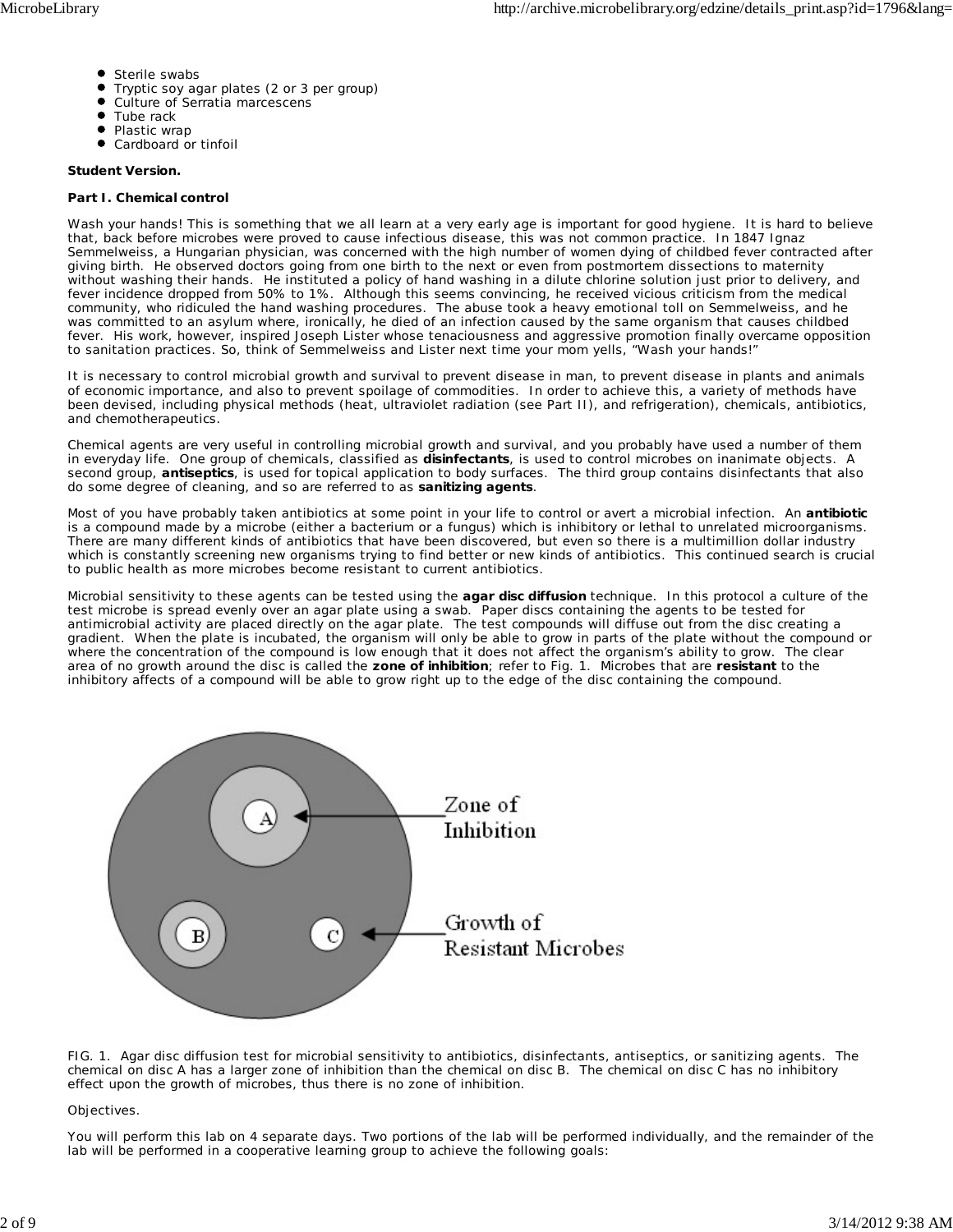1. Inoculate an agar plate with your normal skin flora.

2. Test the antibacterial activity of some antibiotics and a number of chemical agents present in common products, such as mouthwashes, soaps, and antiseptics, against a bacterium found in the native flora of your skin. (Suggestion: select one "natural" product, one antibiotic, and any three other substances.)

3. Work as a part of a group to design and carry out an experiment that will test how a factor you have selected affects the ability of UV radiation to inhibit microbial growth.

4. Interpret the results of your individual and group experiments and discuss and present your results in oral and written form.

#### *Materials.*

Part I.

- 2 tryptic soy agar plates
- Sterile filter paper discs
- $\bullet$  1 marking pen
- $1$  forceps
- $\bullet$  1 microfuge tube with sterile saline
- Alcohol jar
- Sterile toothpicks
- **1** 1 laboratory burner
- $\bullet$  1 sterile swab
- $\bullet$  37<sup>o</sup>C incubator
- Metric ruler
- Assorted antiseptics, disinfectants, antibiotics, soaps, and cleansers (this includes an item or items brought from home you'd like to test)

Part II.

- $\bullet$  UV radiation source
- Tube rack
- Sterile swabs
- Plastic wrap
- Tryptic soy agar plates (2 or 3 per group)
- Cardboard or tinfoil
- Culture of *Serratia marcescens*

#### *Safety Issues.*

You will be working with live cultures. Normal skin flora may contain potential pathogens such as some *Staphylococci*, so care should be taken in handling these organisms. In the laboratory it is a good idea to treat all cultures as if they are pathogenic. Lab coats and safety glasses are required for this lab exercise. The instructor will demonstrate proper aseptic technique, and all contaminated materials should be disposed of in the proper designated containers. Your work area should be disinfected prior to and after you complete your lab work. Laboratory burners are an open flame, so long hair should be tied back and care should be taken to keep clothing, paper, and limbs out of the flame. Part II will involve the use of UV radiation that will be handled solely by the instructor.

*Procedure.*

#### **Part I. Chemical control**

● Day 1. Individually in lecture

1. Inoculate a tryptic soy agar (TSA) plate by touching it with your fingertips or any exposed skin.

2. Label the BOTTOM of the plate with your initials, the date, and your lab section number.

3. Place your plate with the lid facing down (inverted) on a tray at the front of the room that is labeled with your lab section number.

4. The plate will be incubated at  $37^{\circ}$ C for 24 to 48 hours and then stored at  $4^{\circ}$ C until lab.

(Why incubate at  $37^{\circ}$ C? Hint: what is  $37^{\circ}$ C in  $^{\circ}$ F?)

5. Decide upon a household item that *you must bring to the next lab* to test its antimicrobial effectiveness against your natural flora.

Results from Day 1. Individually in lab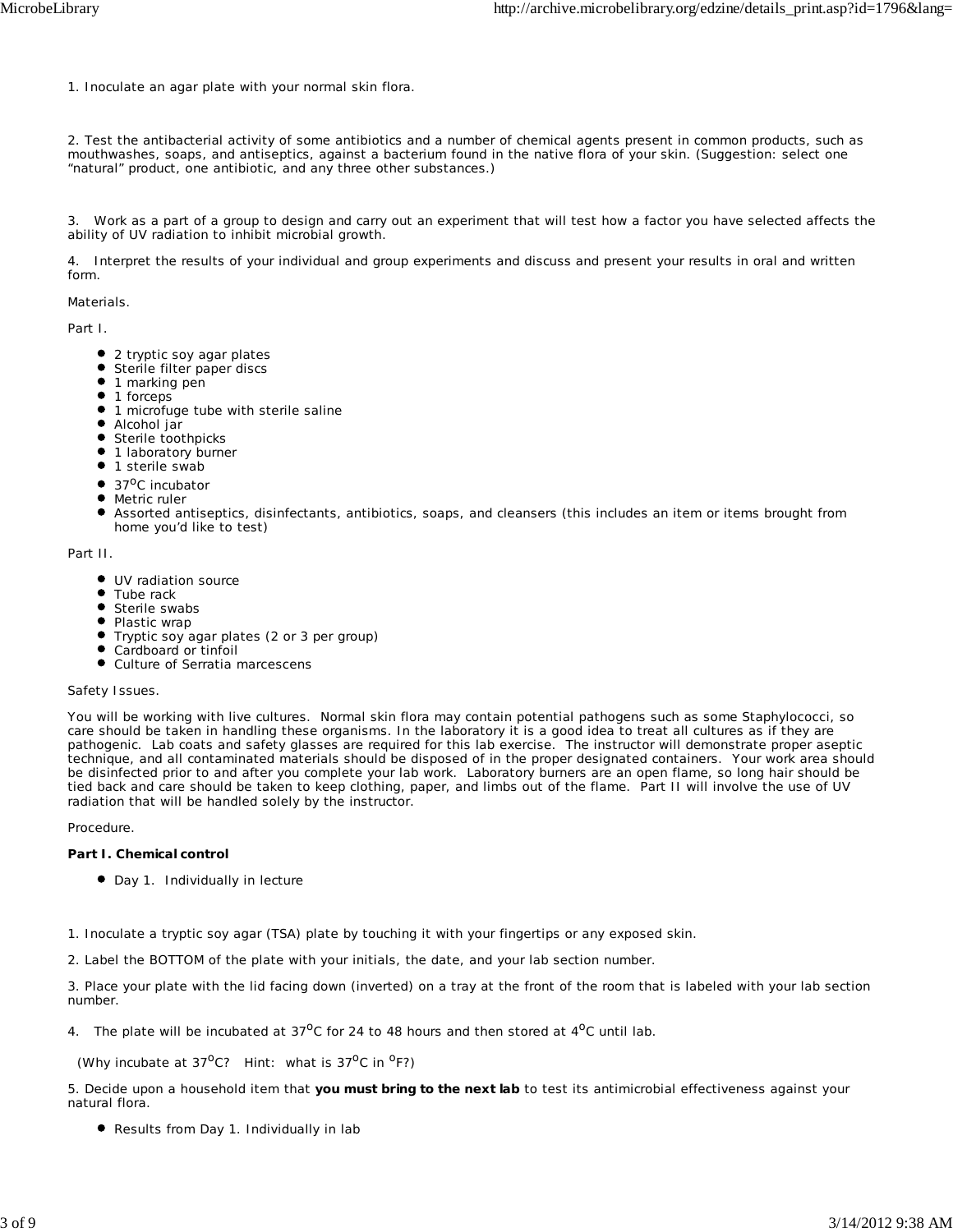1. Observe your skin flora plate. Does the plate of your skin flora have a lot of colonies? Do most of the colonies look the same or are there many different kinds? How would you describe the colonies you see? (Suggestions: what color is it? What shape is it? How big is it?)

2. Compare your plate to the plates from the others at your table. Do the colonies on your plate look similar to or different from the colonies on other people's plates?

3. What did you expect to find on the plate you inoculated in lecture? Did your results surprise you?

● Day 2. Individually in lab

1. You need to select one **isolated colony** from the plate you were just observing to be your test organism for this part of the experiment.

2. With flame-sterilized forceps, carefully remove a sterile toothpick from its container. Use the sterile toothpick to scrape the selected colony from the plate and transfer it to the microfuge tube with sterile saline. Mix thoroughly by capping the tube and shaking or flicking it to suspend the colony in the saline. Break up any clumps with a sterile toothpick, because you need an even suspension.

3. Using a marking pen to write on the BOTTOM of the plate, divide the plate into quadrants. This will allow you to test five different compounds by placing a disc in each quadrant and one in the center. Each disc should be well separated. Number each quadrant. Label the bottom of the plate with your initials and section number.

4. Aseptically insert a sterile swab into the tube containing your selected colony to wet the swab, and then press the swab against the side of the tube to remove excess liquid. Thoroughly cover the surface of your TSA plate with your test organism using the sterile swab to spread your suspension.

5. The following technique will be demonstrated by your instructor: using alcohol-sterilized forceps, place either an antibiotic disc or a filter paper disc soaked in the chemical agent of your choice in each of the assigned spots (see figure below). Be sure that the discs are thoroughly soaked but **well drained**, otherwise fluid will flow on the surface of the plate and obscure your results. You must flame-sterilize your forceps each time you get a new disc! Record the antibiotics and



products you used (including the active ingredient) in Table 1 below.

Table 1. Agar disc diffusion test

| Quadrant | Product/Antibiotic | Active Ingredient | Zone of Inhibition (mm) |
|----------|--------------------|-------------------|-------------------------|
|          |                    |                   |                         |
|          |                    |                   |                         |
| 3        |                    |                   |                         |
|          |                    |                   |                         |
| Center   |                    |                   |                         |

6. Invert the plate and place it in the tub labeled with your section number. The plate will be incubated at  $37^{\circ}$ C for 24 to 48 hours. Any zones of inhibition will be measured with a metric ruler to the nearest millimeter during the next lab period.

7. Clean up your area as follows:

- Place your swab in the jar for swabs which contains disinfectant.
- Dispose of your old petri plate and microfuge tube in the plate discard container.

 $\bullet$ Return items to where they were found.

 $\bullet$ Disinfect your area.

Return your lab coat and safety glasses.

 $\bullet$ Wash your hands.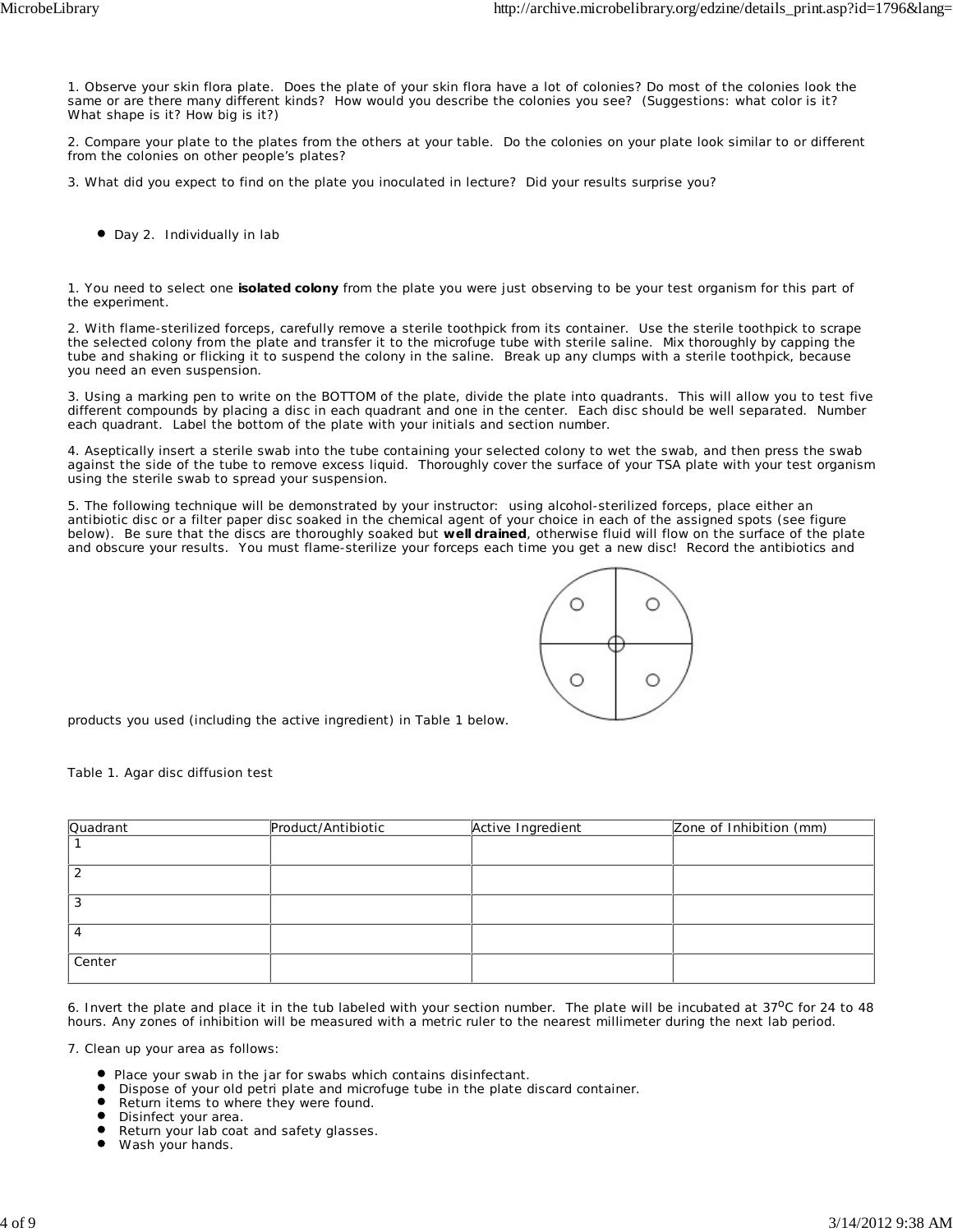#### **Part II. Physical control**

Light from the sun includes not only visible light, but also ultraviolet (UV) radiation. There are three types of UV radiation grouped by wavelength size—UVA, UVB, and UVC (listed from the longest to the shortest wavelength). The shorter the wavelength, the more harmful the radiation but the less it is able to penetrate. UV radiation is harmful because it has a **mutagenic** effect on DNA; thus it can have major effects on living cells and, depending on the dose, is often lethal. The earth's atmosphere absorbs most of the sun's UV waves thereby preventing their full intensity from reaching the earth's surface. Without this atmospheric protection, earth would be inhospitable to much of life as we know it. In controlled situations, we can capitalize on this harmful effect by using UV radiation as a microbicidal agent. In this case, the source of the UV radiation is a germicidal lamp. Because UV radiation passes readily through air, slightly through liquids, and only poorly through solids, the object to be disinfected must be directly exposed to it for full effect. Germicidal lamps have been used in hospital rooms, operating rooms, schools, food preparation areas, nursing homes, and military housing to reduce the concentration of airborne microbes. Treatment of liquids requires special equipment to spread the liquid into a thin film that is exposed directly to a lamp. A major disadvantage of UV radiation is its poor penetration through solids, even paper. Additionally, overexposure of human tissues to UV radiation can cause sunburn, retinal damage, skin wrinkles, and cancer. The effects of UV radiation are easy to observe with microbes since they are single-celled organisms and therefore even short doses of UV radiation can cause deleterious damage to their DNA. In this lab, you will design an experiment to investigate the effect of UV radiation on *Serratia marcescens* cells and determine a way to test the effectiveness of a UV protective method or some other variable that affects UV exposure.

Day 2. Cooperative learning group in lab

You will be working in a group of three. Establish who will be the taskmaster, gopher, and recorder for today's lab.

#### Brainstorming your experimental design

1. In your group, the taskmaster should lead your group to **brainstorm factors that might affect the action of UV radiation**. (Hint: remember UV exposure is harmful to our cells as well; how do we **avoid** or **control** exposure? List all ideas; be creative!) You have 5 minutes to complete the brainstorming.

- 2. Pick one of your ideas from #1 for development.
	- a. Identify the question you are trying to answer.
	- b. What is your hypothesis—that is, what do you expect to happen to your *S. marcescens* cells?
	- c. What is the variable to be tested?

3. Design your experimental procedure, including the **proper controls** (Hint: in many cases you can adequately design this experiment using only two petri dishes). Check the materials list to see what will be available for you to use. **Your group is responsible for bringing at least one item to the next lab period to test for its ability to block UV radiation.** UV exposure (irradiation) will be accomplished by exposing petri plates that have been swabbed with *S. marcescens* to UV light for 5 minutes in a biosafety hood (sterile environment) without the lid on, because the lid blocks UV light. A 5-minute exposure is adequate to kill *S. marcescens* cells. Your instructor will supervise this step. Think about how you will introduce the variable you intend to test.

4. The recorder should record the following: (i) your hypothesis, (ii) a materials list, and (iii) a list of steps explaining how you will test the hypothesis.

- 5. The gopher should show this information (from step 4) to your instructor for approval before leaving lab.
	- Day 3. Cooperative learning group in lab

#### Analyzing your results from Day 2 (individual) and class discussion

1. Measure the zone of inhibition to the nearest millimeter with a metric ruler. Complete Table 1 that you began to fill in on Day 2. Compare your results to others in the lab—were they the same or not? If one compound had a larger zone of inhibition than another on your plate does this mean that the first compound is more effective at inhibiting bacterial growth than the second?

2. When finished with your petri plate, dispose of it in the designated discard container.

Executing your designed experiment (group)

1. The gopher should get the materials you need to conduct your experiment.

2. Use the materials to carry out your experiment as designed. The taskmaster should make sure that all group members are contributing to performing the experiment. Your instructor will explain the safety precautions for the UV source and will be responsible for the actual irradiation process. Your plates will be irradiated for 5 minutes without the lid on.

3. Clearly label the bottom of the plates with your initials, lab section number, and treatment (+UV or no UV). Invert and place the plates in your drawers for room temperature incubation.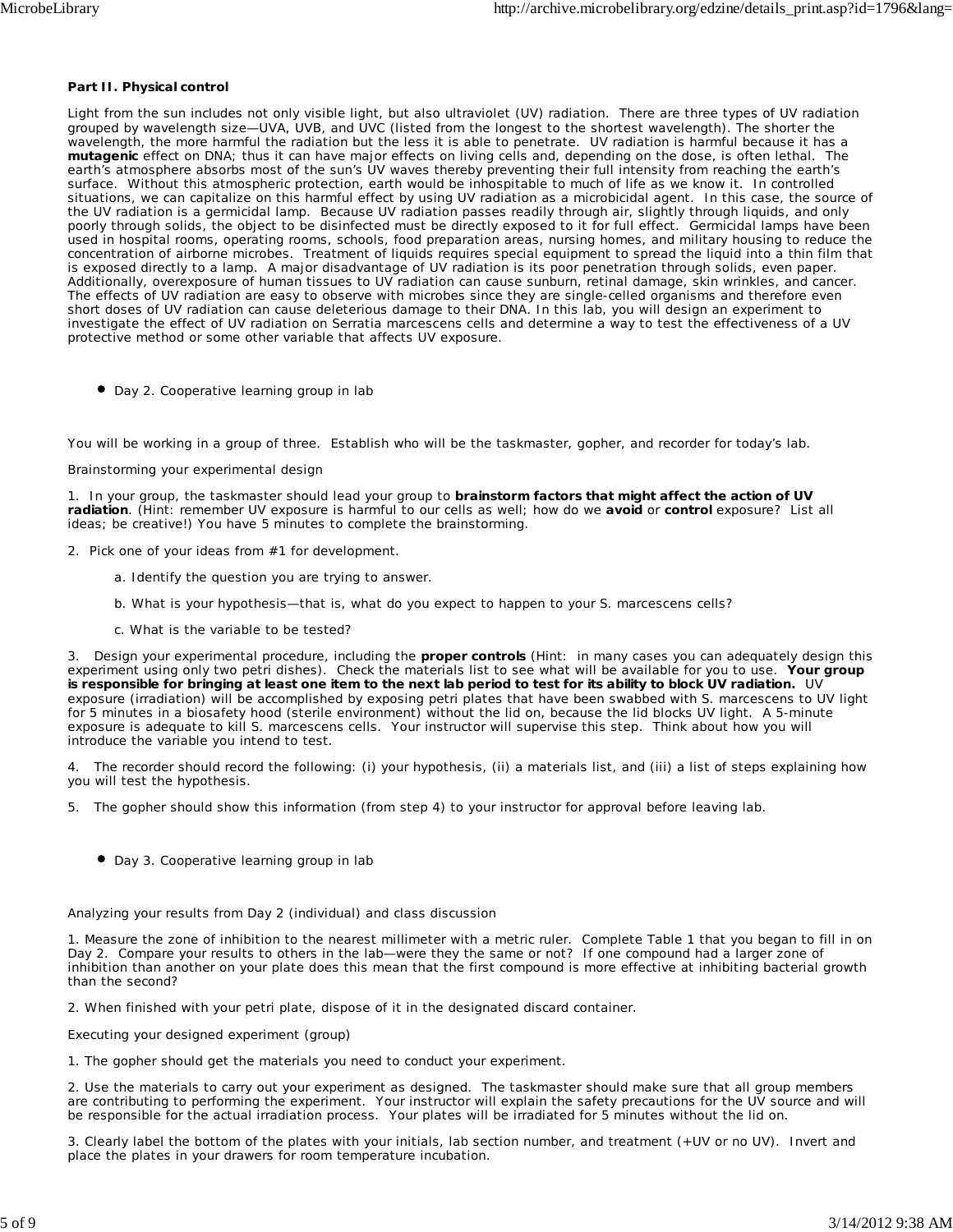- 4. The gopher should return all unused and common materials to where they belong.
- 5. Clean up your area, disinfect the area, and wash your hands.
	- Results from Day 3—group learning lab and class discussion

1. Design a table and record the results from your UV radiation experiment in the space below. For a given treatment, either record the actual number of colonies or devise a scale to indicate thickness of growth if there are too many colonies to count (for example,  $+$  is light growth and  $+++$  indicates heavy growth).

- 2. Did your controls give the expected results? If not, speculate why the results were different.
- 3. Did your results support your hypothesis? If not, speculate why the results were different.

4. List two different factors tested by other groups? In general, what were their results?

| Factor tested | Results |
|---------------|---------|
|               |         |
|               |         |
|               |         |
|               |         |
|               |         |
|               |         |
|               |         |
|               |         |

#### **Instructor Version.**

Part I of this exercise, the standard disc diffusion assay, is conducted individually while Part II, investigating the effects of UV radiation, is completed in groups of three. Part I is carried out over Days 1, 2, and 3. Part II is carried out over Days 2, 3, and 4.

*Day 1*

Part I. Students need to inoculate a tryptic soy agar (TSA) plate with normal flora prior to the start of this exercise. Inoculation is done during the preceding lecture session as the concept of bacterial growth is introduced. For a lecture of 50 students, this procedure takes about 10 minutes. A TSA plate for each person and several marking pens are required. This could easily be done at the end of a preceding lab period as well.

#### *Day 2*

Part I. Growth is observed and compared to other student's results. Colony description and other related concepts are covered through discussion. Aseptic transfer, swabbing for a lawn of bacterial growth, and flame sterilization of forceps are demonstrated before students pick a colony of their choice for the disc diffusion assay. It is important that students appreciate aseptic technique with their normal flora before using *Serratia marcescens* in Part II. Several different household cleaning products and antibiotics are provided and students are encouraged to bring in their own products. Trial or travel size products work well. If large containers are used it is easiest to fill the cap and dip the disc into the cap. Examples of products tested include antibiotics, kitchen and bathroom cleaners, antiseptics, mouthwashes, various spices, and other natural antimicrobials. The plates can be refrigerated after zones of inhibition are established. Students may need assistance in finding the active ingredient in the products tested. One hour of lab time is required for this portion.

Part II is introduced with a discussion about UV radiation and its effect on living cells. Groups of three students brainstorm ideas of what could protect living cells from UV radiation or enhance its effects. Ideas are brought back to the class for discussion. The goal is to design an experiment that will involve exposure of *S. marcescens* to UV radiation under various conditions. *S. marcescens* was chosen because its red color (at room temperature) shows dramatic results between growth and no growth. Additionally, the UV radiation will successfully kill the unprotected *S. marcescens* with 5 minutes of exposure.

Each group decides on a protocol for the next lab period and determines what supplies will be needed beyond what is listed in the lab manual. Protocols should be shared with the instructor so that groups can be led in slightly different directions if two groups propose the same design. This also allows time for discussion of proper controls. Additionally, supply lists can be generated and procurement responsibilities assigned. We keep a supply of sunscreen, fabrics, and other odds and ends in case students forget to bring these in. Ideas that have been tested include: sunscreens of different SPF ratings, sunscreens of different ages, different products with identical SPF ratings; clothing of different colors, textures, thicknesses, or dryness (i.e., wet versus dry); types of glass or lens materials; depths of water or distance from UV source; and length of UV exposure. At least 30 minutes is required for this portion, but the amount of introductory material covered, time allowed for discussion, and number of groups can greatly affect this.

#### *Day 3*

Part I. Disc diffusion plates are observed for zones of inhibition. Discussion of the results leads students to understand susceptibility and resistance to antimicrobial agents. While only a qualitative assay, differences between cultures and agents emerge. Students are often surprised by the "lack of activity" of some products that make claims of having antibacterial capabilities. Minimum time allotted for this activity should be 30 to 45 minutes.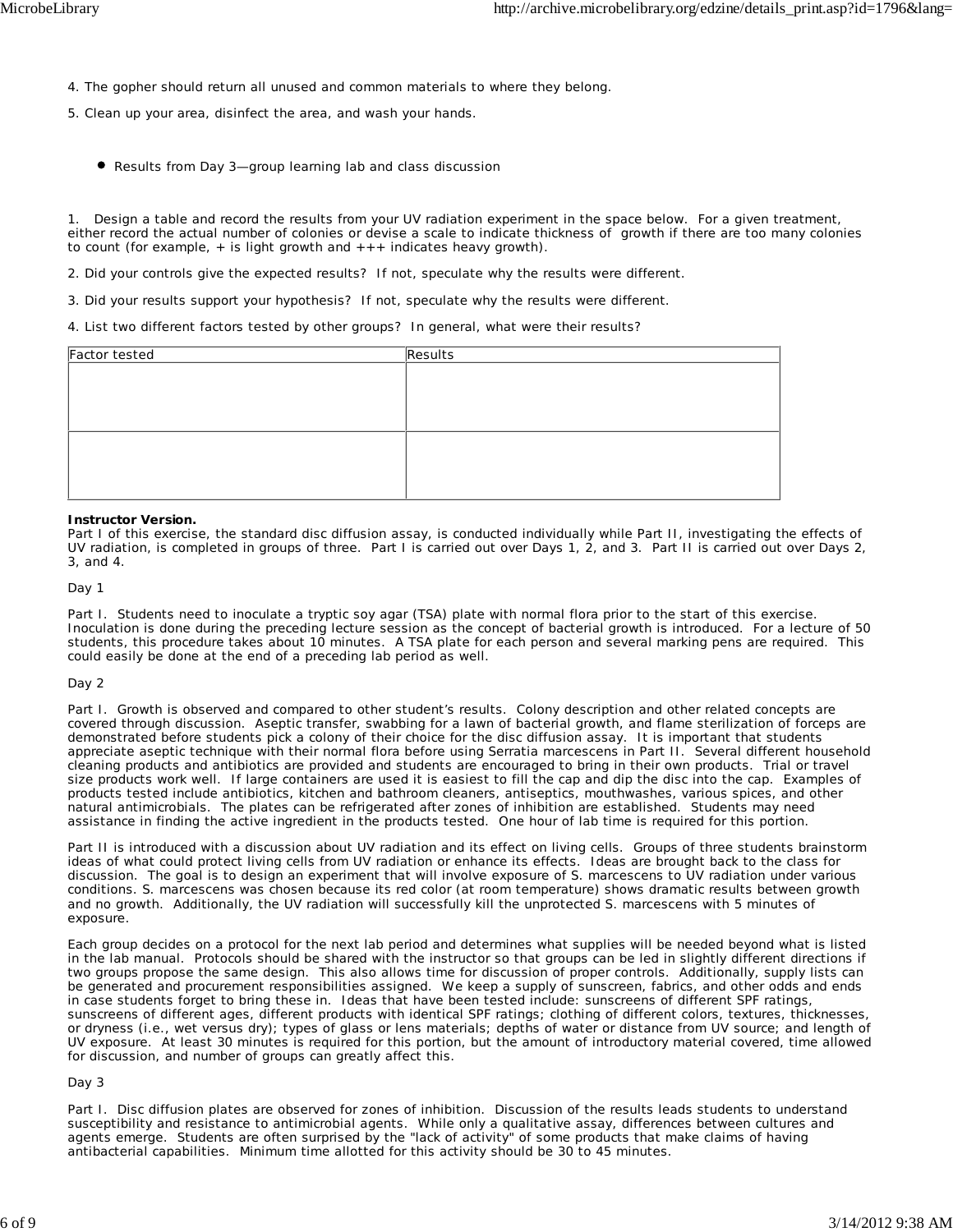Part II. To decrease the number of plates required, TSA plates can often be subdivided for application of different factors. Reminders regarding proper labeling on the bottom of the plate, not the top, will ensure proper recording of results. Clear plastic wrap is provided for those groups testing lotions. After swabbing the plate, remove the lid and cover tightly with plastic wrap. This will prevent contamination while providing a surface for lotion application. After exposure the wrap can be removed and the lid replaced. To avoid safety concerns, exposure to UV radiation occurs in a biosafety hood operated by the instructor, but students are allowed to place their plates in the hood and are then shown how the hood operates. The petri dish lids **must** be removed before exposure as the plastic will block UV radiation. If a safety hood is not available, a hand held UV source can be substituted provided a safe covering for the exposure, such as an aluminum foil tent, is available. Setting up and carrying out the experiments generally takes 30 to 45 minutes.

*Day 4*

Part II. Students sometimes struggle with enumeration as growth results range from one colony to lawn growth. Noticing one or two colonies on an unprotected plate leads nicely into a discussion of mutation and mutants. A brief oral report of each group's results helps to widen the scope of the discussion of the results of UV exposure.

#### **Safety Issues.**

- Normal skin flora may contain potential pathogens, such as some *Staphylococci*, so care should be taken in handling these organisms. As an alternative, a pure culture could be provided; but then students lose the opportunity to observe their own flora and they are generally more interested in testing the various antiseptics, disinfectants, etc., when it is against their own bacteria.
- Because they are opportunistic, *Serratia marcescens* may pose potential health risks and may not be suitable for, or permitted in, all laboratory settings. Alternative microorganisms may be used; however, the 5 minute kill time should be reevaluated.
- Lab coats and safety glasses must be worn during the laboratory periods.
- Lab benches should be wiped with disinfecting solution before and after use.
- Hands should be thoroughly washed after handling laboratory materials.
- Laboratory burners are used in Part I, so open flame precautions are necessary.
- We recommend that the instructor operates the UV lamp to avoid potential exposure risks.

#### **ML Safety Statement regarding Environmental Isolates**

The Curriculum Resources Committee recognizes that isolated organisms can be a powerful learning tool as well as a potential biological hazard. We strongly recommend that:

- · Environmental enrichment laboratories should only be performed in classes in which students have been trained to work at a BSL2.
- · Direct environmental samples (eg. soil, water) which are known to contain infectious organisms should be handled according to the biosafety level of that infectious agent.
- · Cultures of enriched microorganisms, derived from environmental samples, should be handled using Biosafety Level 2 precautions.
- · Mixed, enriched or pure cultures of microorganisms from environmental samples with a significant probability of containing infectious agents should be manipulated in a biosafety cabinet if available.
- · Where possible, media used for the enrichment of environmental isolates should contain an appropriate anti-fungal agent.
- Instructors should be aware if they are teaching in regions with endemic fungi capable of causing systemic infections, and should avoid environmental isolations.

#### **ASSESSMENT AND OUTCOMES**

#### **Suggestions for Assessment.**

Group and individual assessment is accomplished through class discussions, a written group report for Part II (see appendices), and quizzes. Examples of quiz questions we have used:

1. \_\_\_\_\_\_\_\_\_\_\_\_\_\_\_\_\_\_\_\_\_\_\_\_\_\_\_\_\_\_\_\_ are chemical agents used to control microbes on inanimate objects.

2. Give one example of a physical method for controlling growth of microorganisms.

3. Given the information below, is tetracycline effective at inhibiting the growth of *Escherichia coli*? Explain why or why not.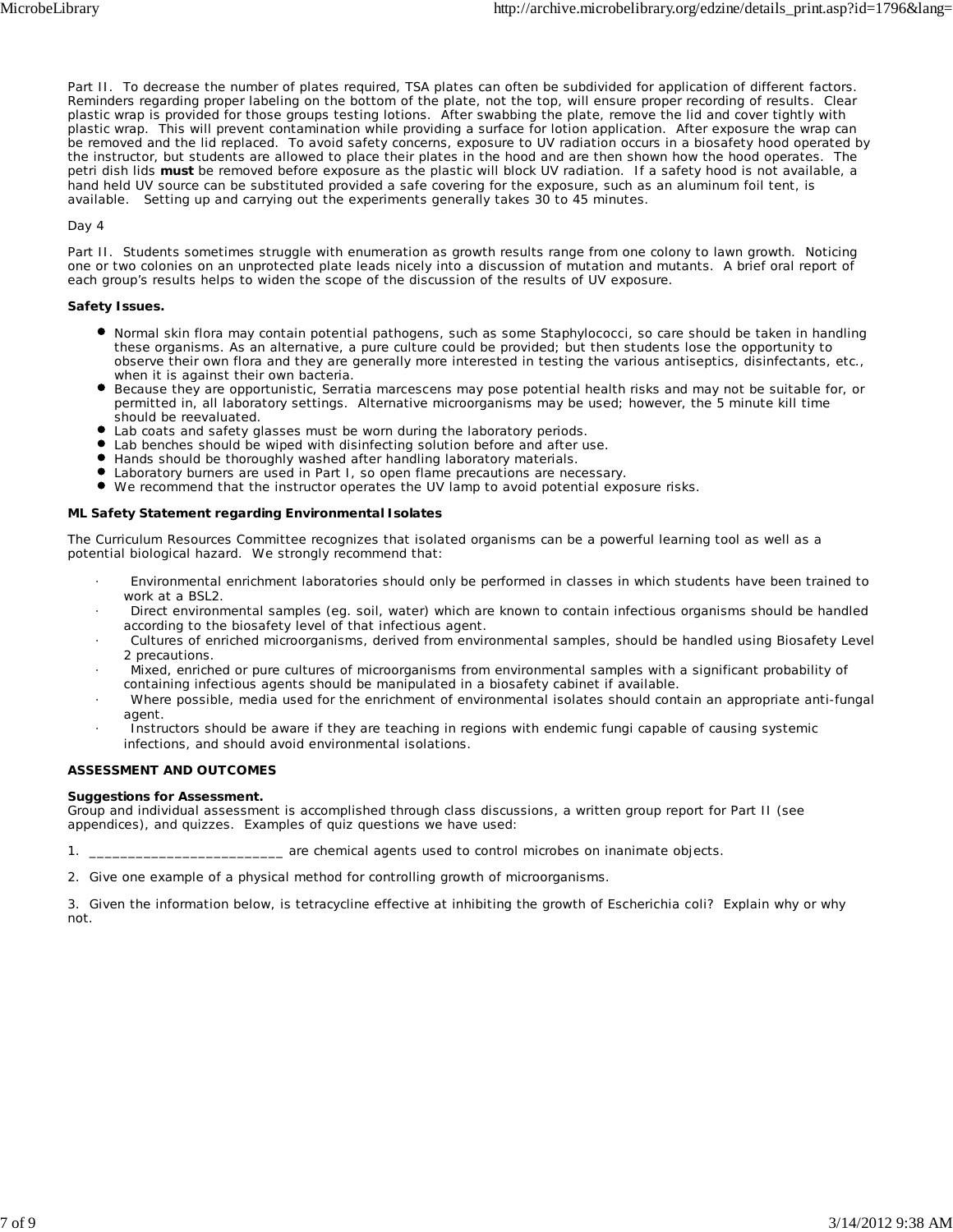

4. Given the above information, can we tell how effective gentamycin would be at inhibiting *Staphylococcus aureus*. Explain your answer.

5. Sometimes a chemical product which caused a large zone of inhibition on one person's plate, caused only a small or no zone of inhibition on another person's plate. What is one possible explanation for this?

6.\_\_\_\_\_\_\_\_\_\_\_\_\_\_\_\_\_\_\_\_\_\_\_\_\_\_\_\_\_\_ is a compound made by a microbe which is inhibitory of or lethal to unrelated

microorganisms.

7.\_\_\_\_\_\_\_\_\_\_\_\_\_\_\_\_\_\_\_\_\_\_\_\_\_\_\_\_\_\_ is the molecule that ultraviolet radiation acts upon, causing mutations and often

death of the cell.

8. You have a plate which you swabbed completely with *Serratia marscescens*, you then remove the lid and cover half the plate (A) with cardboard leaving the other half (B) uncovered. After exposing the plate of *Serratia marscescens* to UV radiation in the sterility hood for 5 minutes, you incubate the plate at room temperature for 24 hours. Which half of the plate will have growth and why?

9. Why do you have to remove the petri plate lid when exposing cultures to UV radiation?

#### **Field Testing.**

We have used this lab in our general education nonmajors microbiology class for the past 10 semesters. Each lab section has 15 to 24 students from diverse academic backgrounds such as business, music, computer science, nursing, and elementary and secondary education. Four different faculty members have taught this lab and have found that it is easily tied to student concerns in everyday life such as, "Do the new waterless hand gels really work?" and "Is there really no difference in protection between SPF 30 and SPF 45?" In classroom surveys, this lab has been identified by some students as their favorite with reasons including:

"I liked seeing what was on my hand."

"We got to design it ourselves which made it more interesting."

"We were allowed to be creative and design our own lab procedure."

#### **SUPPLEMENTARY MATERIALS**

#### **Possible Modifications.**

1. Rather than using bacteria from the skin flora, repeat the chemical control lab using bacteria from a mouth or nasal swab. Do the mouthwashes and natural products, such as garlic and cinnamon, appear to work better against these bacteria? Do the hand sanitizers perform better against skin, oral, or nasal flora?

2. Subculture one of the resistant bacteria from your chemical control plate (either one growing right up against a chemical disc or a mutant found growing within a zone of inhibition). Test this organism against a variety of products to see if it has multiple resistances (particularly interesting with different antibiotics).

3. Rather than using plates, the experiment could be done with a tube dilution assay allowing for quantitative results. If the tubes are read with a spectrophotometer, these results could be graphed to show a death curve.

Repeat the UV experiment using different types of bacteria to explore the variety of UV resistance that exists. *Deinococcus radiodurans* is a nice inclusion if available.

#### **References used and other useful references**

1. **Alcamo, I. E.** 2003. Microbes and society: an introduction to microbiology. Jones & Bartlett Publishers, Inc. Sudbury, Mass.

2. **Centers for Disease Control and Prevention.** 2003. Excite module 6. Skin cancer. [Online.] http://www.cdc.gov/excite /skincancer/mod06.htm